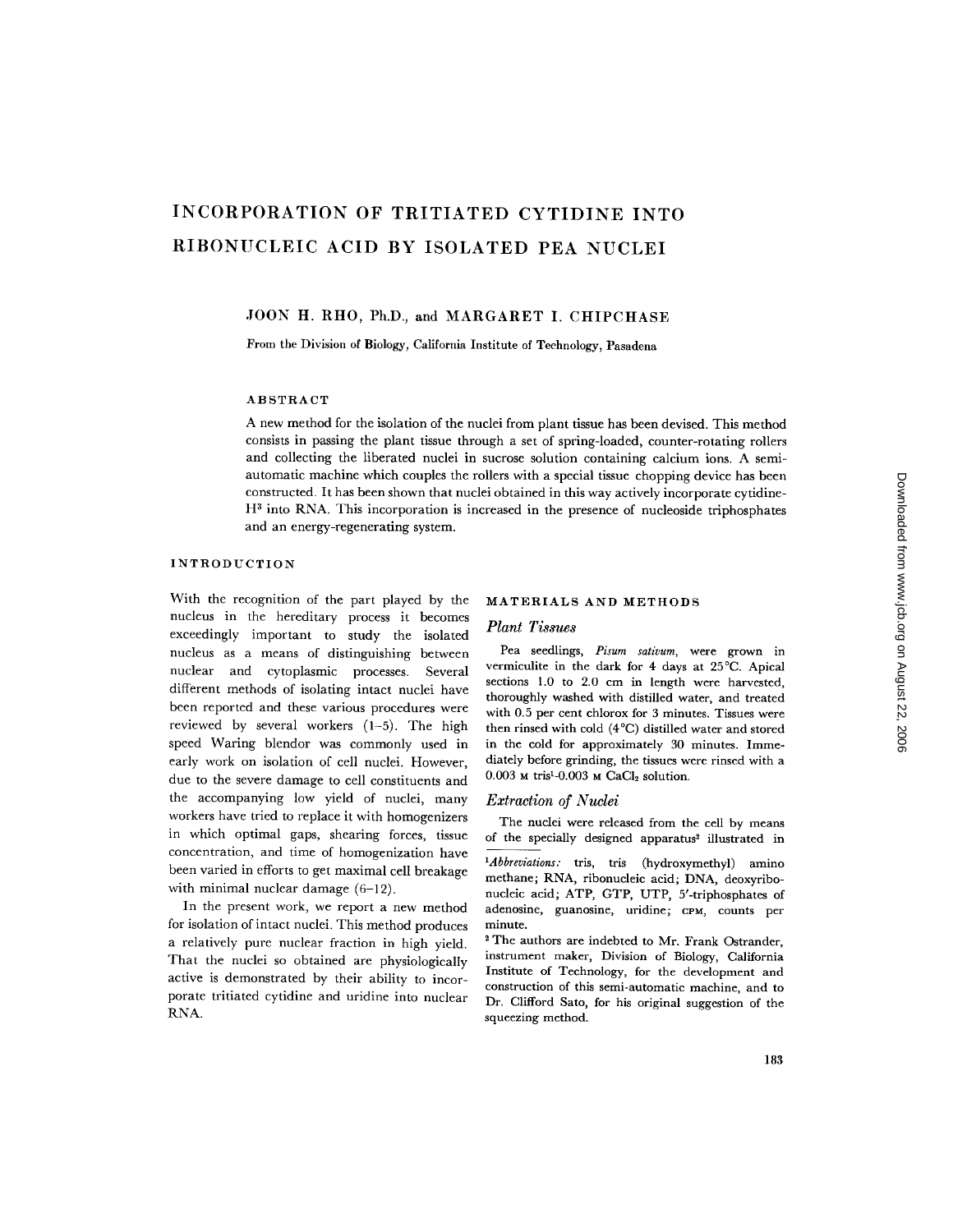Figs. 1 through 3. The machine consists of two main parts, the tissue-squeezing rollers and the tissuechopping device. The frame and rollers are constructed of aluminum. The tissue is brought to the rollers on an  $8\frac{1}{2}$ -inch band of 100 per cent nylon marquisette mesh running along the tissue delivery panel (a  $9 \times 35$  inch aluminum plate) at the rate of 3 inches per minute. The nylon band is initially rolled onto the first spool which has a capacity of about 200 yards. The nylon band, carrying the tissue,

layer of nylon mesh fed from a second spool and the mesh-encased tissue passes between two squeezing rollers. The squeezing rollers are cylinders 87/8 inches long and of  $1\frac{7}{8}$  inches diameter. They are of aluminum and may be clearly seen in Fig. 2. The upper roller is spring-loaded whereas the lower roller is fixed. During normal operation they are adjusted to maintain 0.011-inch clearance. These rollers are driven independently by a  $\frac{1}{2}$ <sub>5</sub> horsepower AC motor through a series of reducing gears, and one



#### FIGURE 1

An over-all view of the "Enuclear Reactor" or "Pea-Popper." This figure illustrates the general construction of rollers and the three spools.

then passes under the stainless steel chopping blade which chops the tissue into sections of about 1 mm length. The blade is driven by a pair of heart-shaped cams located under the delivery panel with a lift of 1 inch so that the cutting period for the blade is actually a small fraction of that for one complete revolution. They are driven by a  $\frac{1}{10}$  horse power Bodine AC-DC motor, and a variable speed, ranging from 50 to 250 strokes per minute, is obtainable with the aid of a variac. It should be pointed out that the plant tissues on the nylon cloth are not severed completely, but that the level of the blade is adjusted to leave a bottom layer of uncut tissue.

The finely chopped tissue is covered by a second

complete revolution occurs every 2 minutes. The chains used are  $\frac{1}{4}$ -inch pitch single rollerless chains. A triangular stainless steel scraper is constructed under the two rollers so as to funnel the nuclei-rich exudate into a beaker. The nylon mesh, encasing the plant debris, is then wound onto a pickup spool equipped with a slip clutch attached to the shaft so that the pulling force is automatically adjusted to the speed of the squeezing rollers.

As the tissues are squeezed between the rollers, homogenization medium is added simultaneously from a burette. The flow rate is adjusted to give a final concentration in the homogenate of 0.25 M sucrose-0.003 м CaCl<sub>2</sub>-0.006 м tris, pH 7.2. This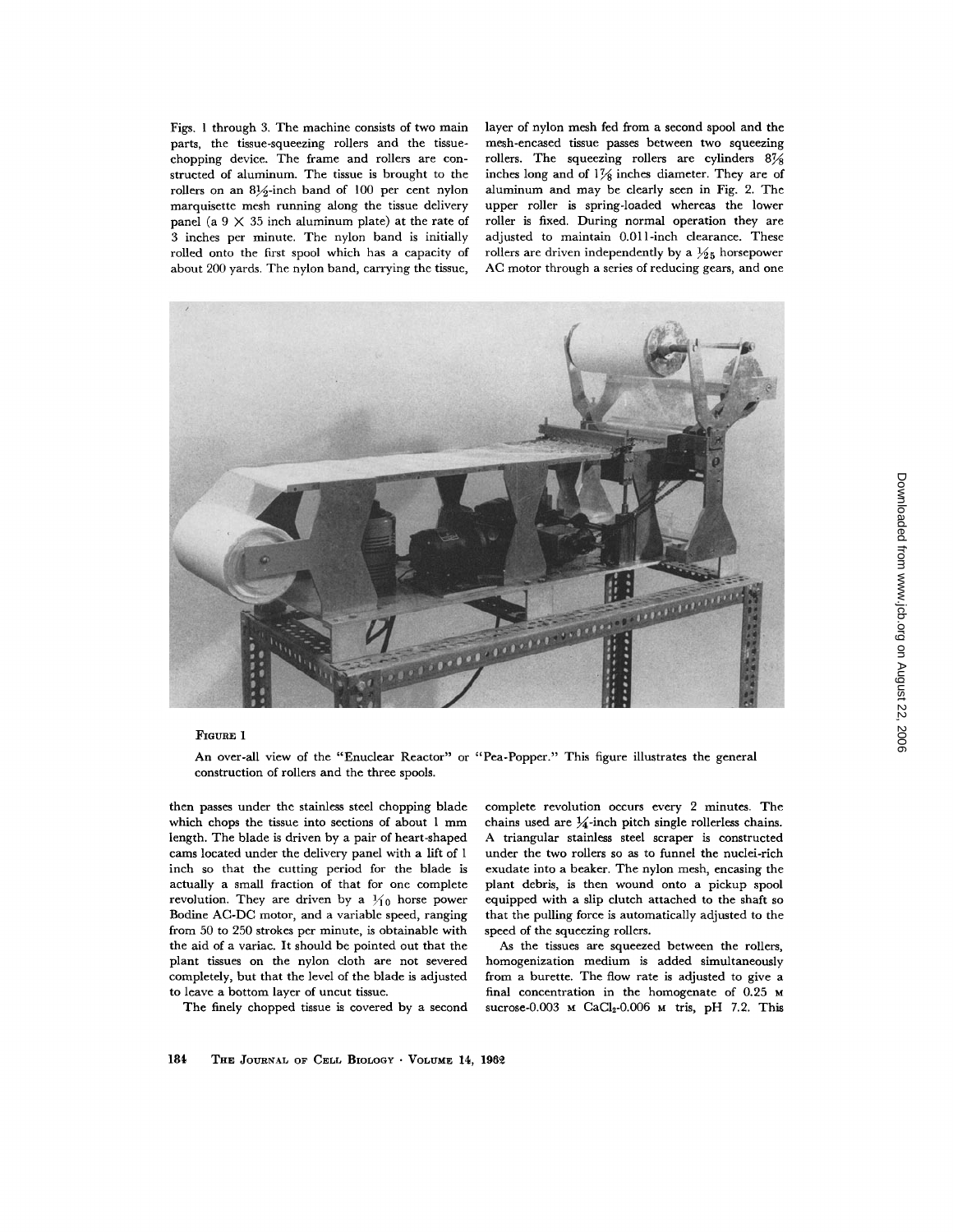

#### FIGURE 2

A side view of the machine. Under the two spools the two tissue-squeezing rollers are shown. The stainless steel scraper, constructed in a triangular fashion under the two rollers, funnels juice squeezed out of the pea tissues into a beaker.

medium buffers the liberated cell contents and also washes the extract off the squeezing rollers. The extract then runs into a beaker, chilled in ice, containing additional sucrose to give a final concentration of 0.75 M.

## *Isolation of Nuclei*

The liberated nuclei are freed from larger contaminants by filtration through a double layer of "Miracloth" and collected by subsequent centrifugation at 350  $g$  for 10 minutes in an International swinging-bucket-type centrifuge. All of the operations are carried out at 4°C. One kilogram of tissue can be processed in about 20 minutes.

After centrifugation, a pellet of starch granules can be observed at the bottom of the tube covered by a layer of nuclear material. The supernatant is removed by pipetting and discarded. The nuclear

layer is then removed with a hypodermic syringe. The crude nuclear suspension may be further purified by relayering on 1.2 M sucrose solution and spinning at 450 g for 10 minutes. The purified nuclei constitute the pellet.

## *Incubation of Nuclei*

Cytidine-H<sup>3</sup>, used as a precursor for radioactive RNA, was obtained from New England Nuclear Corporation, Boston; its specific activity was 4,900 me per raM. Isolated nuclei were incubated at 37°C in medium containing such cytidine-H<sup>3</sup>. Controls were held at 0°C for equal times. Each sample for incubation contained about 3 to 4 mg of nuclear protein. Uptake of radioactive precursors was stopped by the addition of 100-fold excess unlabeled cytidine followed by an equal volume of 6 per cent HC104 solution.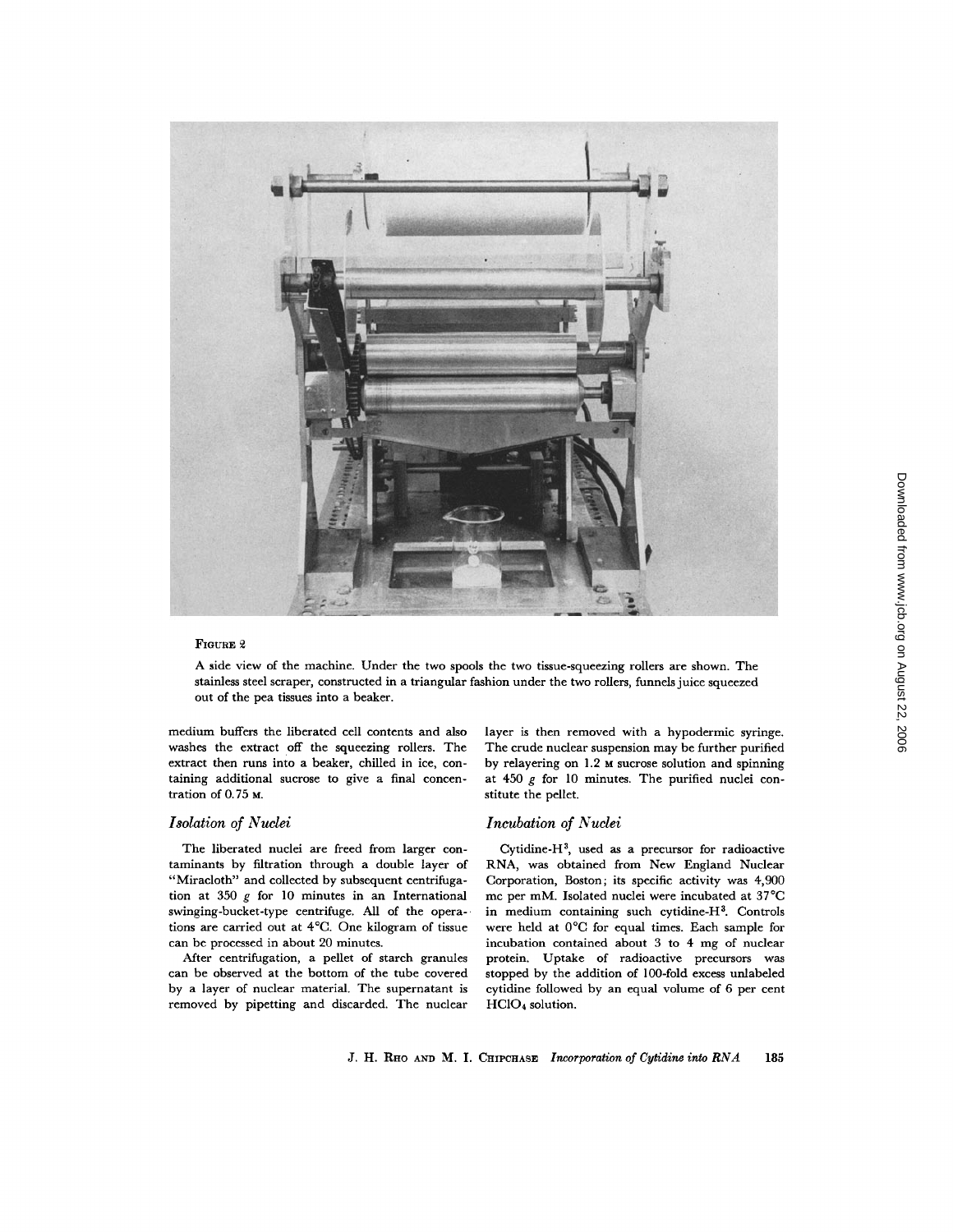# *Determination of RNA, DNA, and Protein*

The nuclei were precipitated in 3 per cent HCIO4 for 2 hours at 0°C and washed according to the procedure of Ogur and Rosen (13). The pellet was washed 3 times in 3 per cent HC104 containing 100  $\times$  excess unlabeled cytidine, once with 70 per cent ethanol-0.1 per cent HCIO4, once with 70 per cent ethanol, twice with ethanol-ether (3:1) and, finally, once with 2 per cent  $HClO<sub>4</sub>$  (all at  $2-4^{\circ}C$ ). The RNA in the washed precipitate was then hydrolyzed in 1 N scintillation spectrometer. For this purpose, a 0.1 ml aliquot was mixed with 10 ml of the following mixture (15): 700 ml of toluene, 300 ml of absolute ethanol, 4 gm of 2,5-diphenyloxazole, and 100 mg of 1,4-bis-2- (5-phenyloxazolyl) -benzene.

## *Paper Eleetrophoresis*

In some experiments the samples which had been incubated previously in a medium containing cytidine- $H<sup>3</sup>$  were subjected to paper electrophoresis



## FIGURE 3

A close-up view of the chopping device. The blade is driven by a pair of heart-shaped cams which are located under the delivery panel as shown.

 $HClO<sub>4</sub>$  for 60 hours at 0°C. The amount of RNA in the perchloric acid hydrolysate was estimated from the UV absorption at 260 m $\mu$  as determined by a Cary Recording Spectrophotometer. The residue was treated twice with  $0.5$  N HClO<sub>4</sub> to extract DNA, each time for 20 minutes and at 70°C. The DNA content of the combined extracts was estimated from optical density at  $268$  m $\mu$ . The residual protein was determined by the Biuret method according to the procedure of Gornall *et al.* (14).

## *Determination of Radioactivity*

The radioactivity of tritium-labeled RNA or nucleotides was measured with a Packard liquid to determine the distribution pattern of radioactivity in the different nucleotides. The 3 per cent HC104 treated and 70 per cent ethanol-washed samples were hydrolyzed in 0.3 N KOH for 18 hours at 37°C (Davidson and Smellie) (16). After precipitation of potassium at pH 1 by perchloric acid the supernatant was adjusted to pH 3.5. Following the procedure described by Wallace and Ts'o (17), approximately 0.5 mg of RNA nueleotides contained in 0.5 ml was applied as a band 8 cm from one end of a strip of water-washed Whatman 3 mm paper (56  $\times$  7.6 cm). The nucleotides were separated in 0.04 M citrate buffer (pH 3.5), by the application of a potential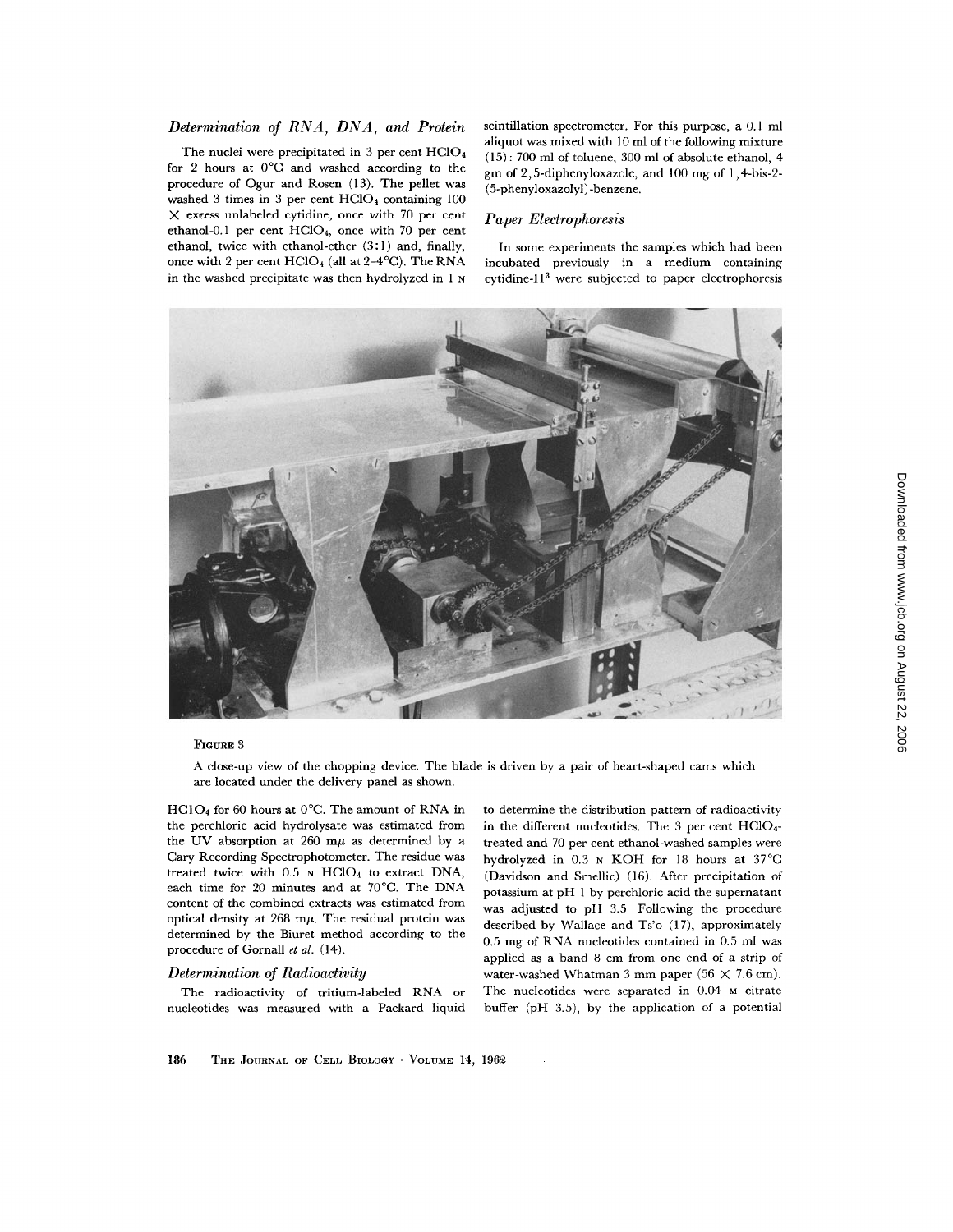

#### **FIGURE 4**

The non-purified nuclear preparation photographed by phase contrast micrography. Intact nuclei are shown with highly light-reflecting nucleoli in them. The most strongly light-reflecting particles are iodine-positive starch grains. The other dark particles are mostly acetocarmine-positive chromatine fragments.  $\times$  1,500.

Photo courtesy of Dr. Max Birnstiel.

gradient of 29 volts per cm. A blank strip was run simultaneously as a control. Nucleotide regions and the corresponding blank regions were cut from the strips, eluted with water, and made up to a known volume. The optical densities of these solutions were measured over the region 240 to 280 m $\mu$  and corrected for the paper blank. Radioactivity of aliquots of these eluates was then determined.

## RESULTS

## *Isolation Media*

From microscopic examination of the nuclei it was found that in sucrose concentrations below 0.25 M the nuclear membrane becomes distended, forming a "balloon-like structure" on the nuclear surface. At pH's below 6.0, the nuclei become distorted with eventual disruption, and above pH

8.0 they clump together in non-dispersible masses. The nuclei require the presence of divalent cations to maintain normal structure. In the absence of calcium or magnesium ions, they appear distorted and clumped. When  $0.003$  M  $MgCl<sub>2</sub>$  is added to the buffered sucrose medium there is still considerable clumping but some nuclei appear normal. However, in the presence of CaCl<sub>2</sub> nearly all the nuclei are found to be preserved; the optimal concentration of CaCl<sub>2</sub> in the trisbuffered sucrose medium is 0.003-0.004 M. The most suitable medium for isolation of the nuclei contains a final concentration of 0.25 M sucrose and  $0.003$  M CaCl<sub>2</sub> and is buffered with  $0.006$  M tris at pH 7.2 (18). Nuclei prepared in this medium appear normal for as long as several hours after preparation.

J. H. RIto AND M. I. CHIPCHASE *Incorporation of Cytidine into RNA* 187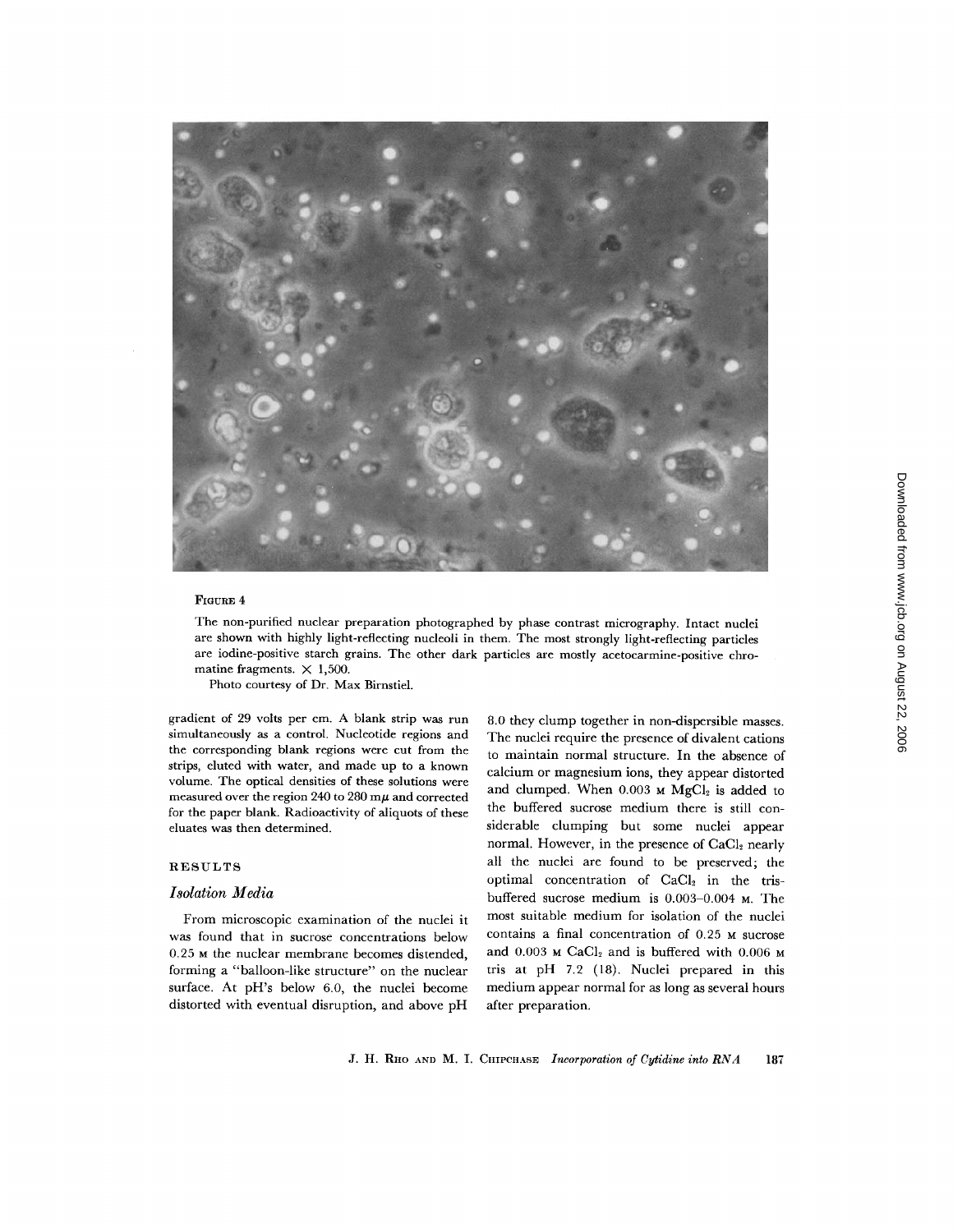# *Purity and Yield of Nuclei*

The purity of the nuclear preparations was examined under the light microscope by staining with iodine or acetocarmine. The major contaminant of the initial nuclear pellet was found to be starch, although some acetocarmine-negative and iodine-negative particles are present (Figs. 4 and 5). Nuclei purified by relayering over 1.2 M sucrose solution followed by centrifuging at 450 g for 10 minutes were freed of the majority of these contaminants, as is shown in Fig. 6. For routine activity determination the non-purified preparations were generally used. All nuclear preparations were completely free of intact cells.

To determine the yield of nuclei and liberation of DNA into non-nuclear fractions of the homogenate, the supernatant of the prepared nuclear fraction was fractionated further into subcellular components according to the procedures described by Ts'o and Sato (19). The supernatant was diluted to 0.2 M with respect to sucrose and centrifuged for 15 minutes at 5,000  $g$  to obtain a second nuclear fraction. From the supernatant of this spin the mitochondrial fraction  $(40,000 \ g$  for 12 minutes) and ribosomal fraction  $(110,000 g)$  for 90 minutes) were subsequently obtained. Total DNA of the tissue was determined from an equivalent amount of tissue ground in a mortar at  $2-4$ °C with 0.4 M sucrose solution (0.5 ml per gram of tissue). The homogenate was filtered by pressing through cheese-cloth and the filtrate used for the determination of total DNA.



FIGURE 5

The electron micrograph of non-purified nuclear fraction. Grinding medium 0.3 M sucrose buffered with 0.01 M tris at pH 7. Fixed in veronal-buffered OsO<sub>4</sub> and embedded in methacrylate.  $\times$  6,500. Photo courtesy of Dr. Beal Hyde.

188 THE JOURNAL OF CELL BIOLOGY · VOLUME 14, 1962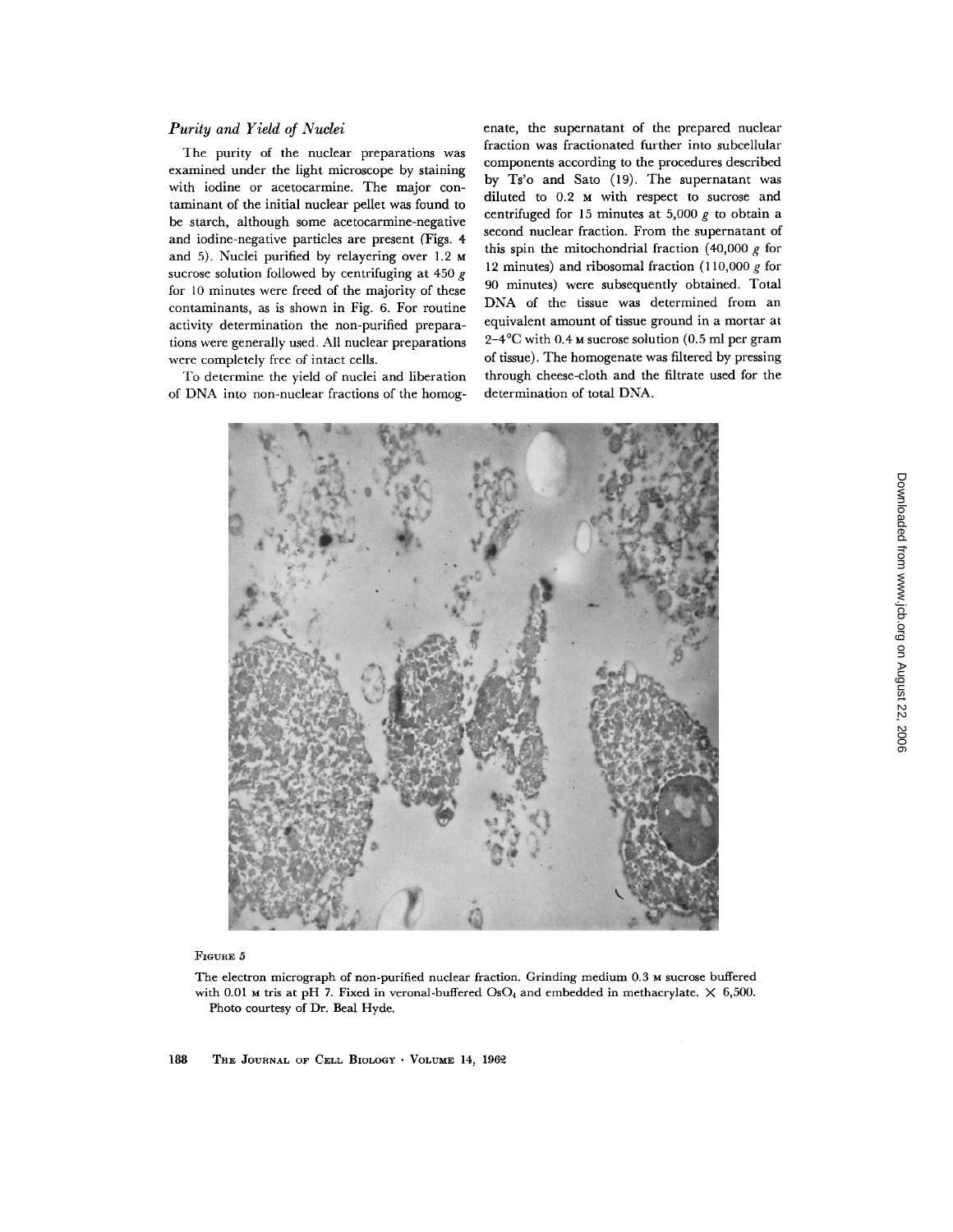

## FIOURE 6

Isolated nuclei purified by relayering over 1.2 M sucrose solution and centrifuging at 450  $g$  for 10 minutes. Purified nuclei were stained with iodine to detect dark-staining starch contaminants.  $\times$  250

The yield of nuclei obtained by the new method varied among different preparations possibly as a result of slight variations in the age and physiological conditions of the tissue. However, the variation did not exceed 5 to 10 per cent in terms of total tissue DNA recovery. In a typical experiment the yield of DNA in the first nuclear fraction was about 6 per cent of total tissue DNA, 2.5 per cent in the second nuclear fraction, 0.9 per cent in the mitochondrial fraction, and 1.9 per cent in the ribosomal particles. About 5 per cent of total tissue DNA was recovered in the supernatant fraction.

# *Incorporation of Cytidine-H s into Nuclear RNA*

When isolated pea nuclei were incubated with tritiated cytidine under appropriate conditions, a significant amount of incorporation of label into the acid-insoluble residue was observed. Maximal incorporation of cytidine-H<sup>3</sup>, comparing media of differing pH, took place between pH 7.0 and 7.8 with an optimum near pH 7.0 (Fig. 7). The presence of calcium ions resulted in an increase in cytidine incorporation at low concentration (0.002 ~) but calcium became inhibitory at higher concentrations (Fig. 8). These results are in agreement with the microscopic observation of





Effect of varying pH on cytidine- $H^3$  incorporation into isolated pea nuclei. The rate of cytidine-H3 incorporation into nuclear RNA is plotted against the pH of the incubation medium. The incubation medium contained 0.2 ml of nuclear suspension and 0.8 ml of the following mixture: 0.2 M sucrose, 0.025 M tris buffer, 0.002 M CaCl<sub>2</sub>, 1  $\mu$ mole of ATP, 25  $\mu$ c cytidine-H<sup>3</sup>, and 1  $\mu$ mole of uridine, adenosine, and guanosine. The pH was adjusted with KOH and HCI and checked throughout the entire incubation period. The nuclei were incubated at  $30^{\circ}$ C for 60 minutes.

optimal conditions for maintaining nuclear integrity. Low concentrations of magnesium and manganese exerted no effect on incorporation, whereas high concentrations were again inhibitory.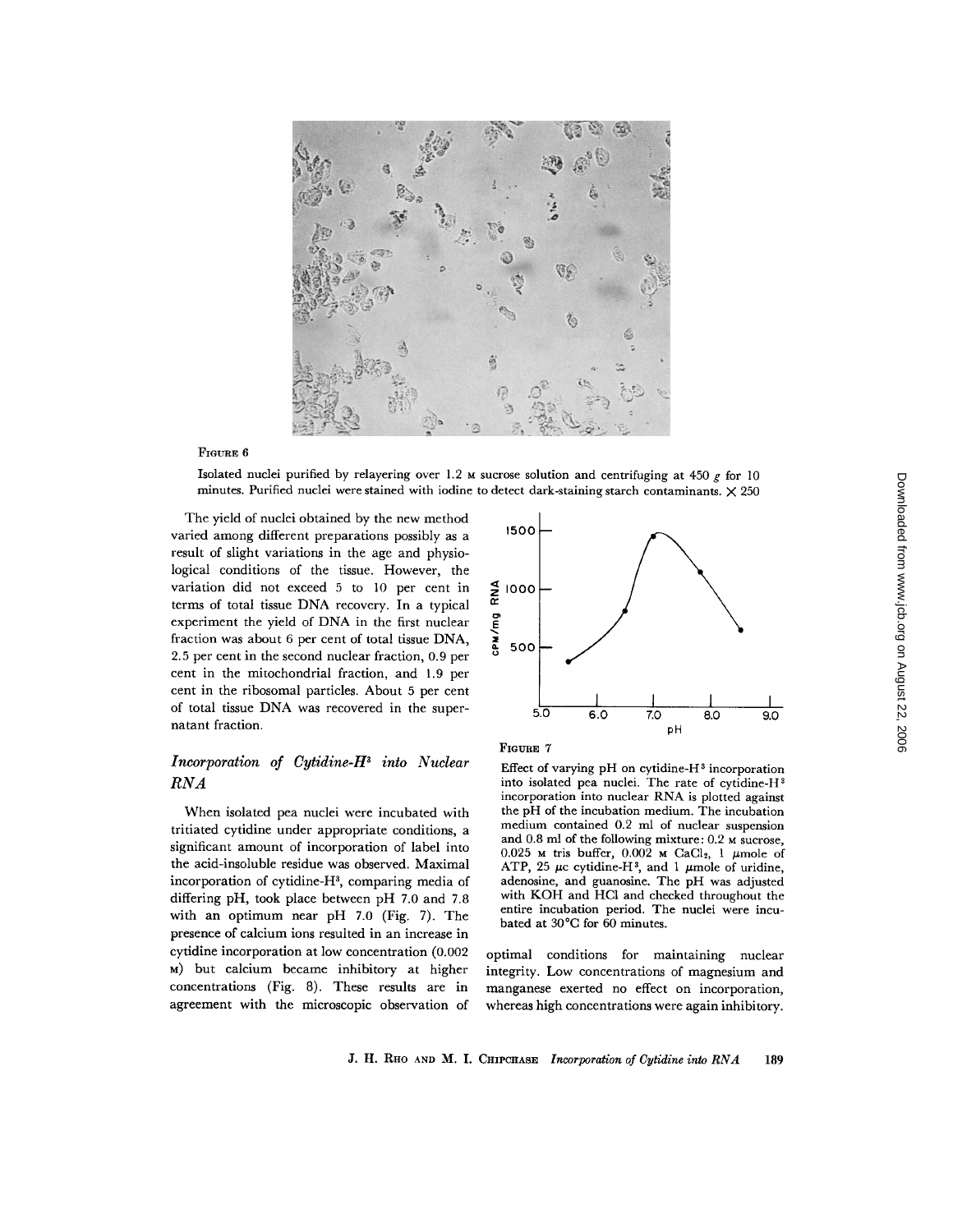

FIGURE 8

The effect of the CaCl<sub>2</sub> concentration of the incubation medium on the rate of cytidine- $H<sup>3</sup>$ incorporation into the isolated pea nuclei. The rate of cytidine- $H<sup>3</sup>$  incorporation in the various CaCI2 concentration of the medium is plotted against the concentration of CaCl<sub>2</sub> in a 60-minute incubation period at 30°C. The incubation medium contained the following: 0.25 M sucrose,  $0.025$  M tris buffer (pH 7.6), 1  $\mu$ mole ATP, 0.001 M MgCl<sub>2</sub>, 0.0003 M MnSO<sub>4</sub>, 25  $\mu$ c cytidine-H<sup>3</sup> and 1  $\mu$ mole of each of uridine, adenosine, and guanosine. Total volume, 1 ml.

The incorporation of cytidine- $H<sup>3</sup>$  into nuclei was greatly enhanced in the presence of the remaining three nucleosides. The corresponding nucleoside triphosphates were two to three times more active than the corresponding nucleosides (Fig. 9). A further enhancement of incorporation was effected by the addition of phosphocreatine and phosphocreatine kinase (prepared from rabbit muscle according to the procedures described by Kuby *et al.,* 20) as an energy-regenerating system.

At 37°C incorporation proceeded rapidly for about 20 minutes and thereafter showed a gradual decrease in rate; in the presence of the energyregenerating system and nucleoside triphosphates about 10  $\mu\mu$ m cytidine-H<sup>3</sup> per mg of RNA were incorporated within 20 minutes. Under these optimal conditions, nuclei could also incorporate an equivalent amount of uridine-H<sup>3</sup>. The addition of a complete amino acid mixture did not increase the incorporation of cytidine to any detectable extent.



#### FIGURE 9

Comparative effects of the addition of various RNA precursors and energy-regenerating system on the rate of cytidine-H<sup>3</sup> incorporation into isolated nuclei. The specific activities of the nuclear RNA at different incubation times at 37°C are plotted against the time intervals. The basic incubation medium contained:  $0.25$  M sucrose,  $0.025$  M tris buffer (pH 7.7),  $0.001$  M CaCl<sub>2</sub>,  $0.0001$  M MgSO<sub>4</sub>, and 50  $\mu$ c cytidine-H<sup>3</sup>. In the experiment testing the effect of nucleosides, 0.0001  $\mu$  of adenosine, uridine, and guanosine were added; as nucleoside triphosphates, 0.0001 M ATP, UTP, and GTP were used; and to study the effects of the addition of energy regenerating system, 0.005 M phosphocreatine and 100  $\gamma$  per ml of phosphocreatine kinase were included. Total volume: 2 ml.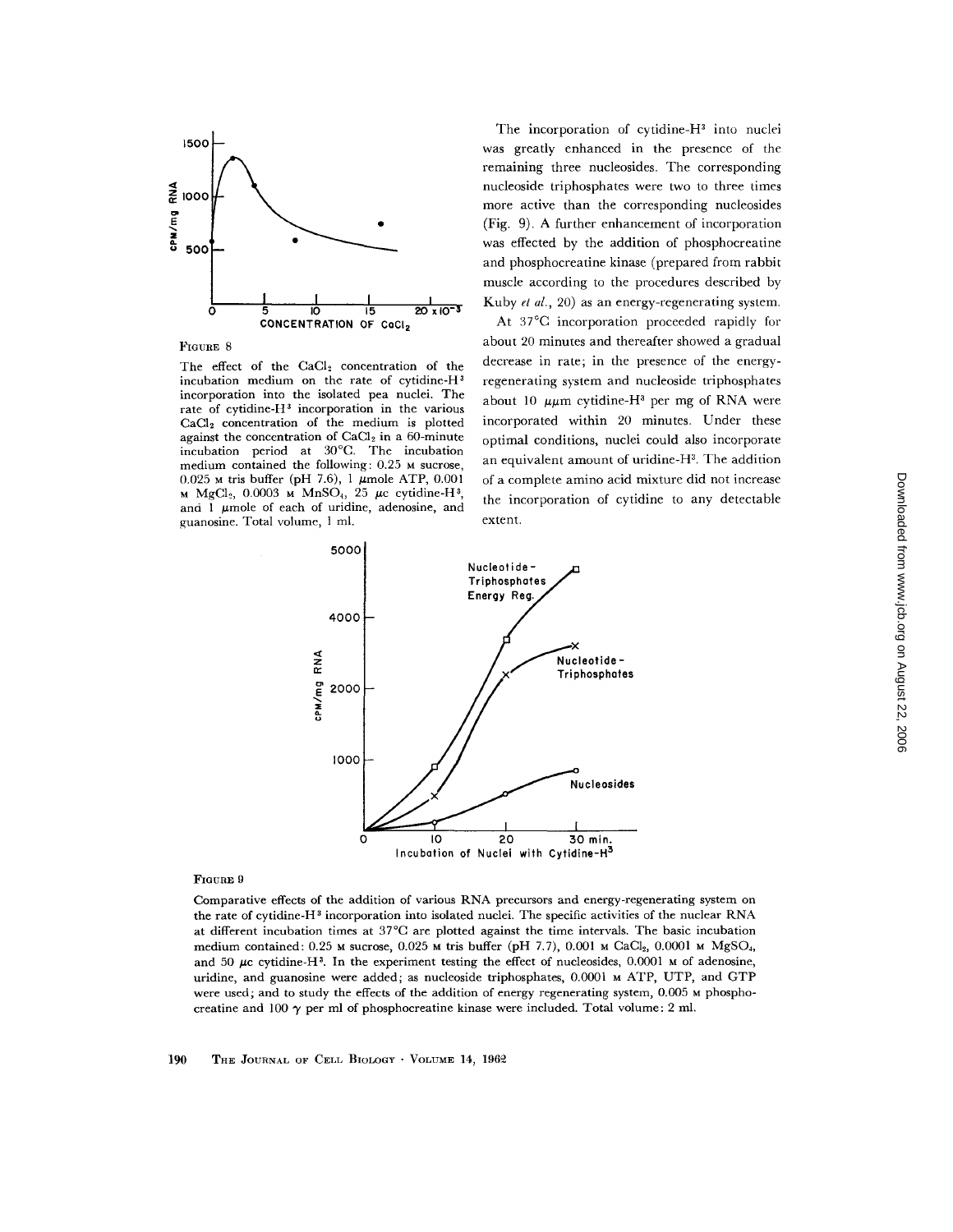# *Identification of the Radioactive Product as RNA*

The labeled product, isolated from the reaction mixture, is acid-insoluble (0.5 N TCA or 3 per cent HC104) and is extracted by treatment with 1 N HClO<sub>4</sub> at 0°C for 36 hours. Treatment with 0.3 <sub>N</sub> KOH at 37<sup>°</sup>C for 18 hours, conditions known to hydrolyze RNA, results in the formation of acid-soluble material. After incorporation of cytidine- $H^3$ , the products formed by alkaline hydrolysis were separated by paper electrophoresis and were identified as the monophosphates of cytidine, uridine, adenosine, and guanosine. Cytidine monophosphate was the most heavily labeled, uridine monophosphate was slightly labeled, and adenosine and guanosine monophosphate contained only negligible amounts of the original radioactivity.

#### DISCUSSION

The isolation of nuclei from plant tissue is more difficult than the corresponding isolation from animal tissue since the forces necessary to break the plant cell walls by conventional methods are so great that there is inevitable destruction of many of the liberated nuclei. Furthermore, plant cells are much more resistant to disruption so that a large number of unbroken cells may be present as a contaminant in the resulting nuclear preparation. The tissue-disrupting machine avoids the above hazards to a considerable extent and a pure preparation of isolated nuclei results with a minimum of difficulty. The chopping device provides a large cut surface so that large quantities of nuclei may be gently squeezed from the cells without the damaging action of any severe shearing force. The rollers of the machine may be adjusted to provide optimal release of the nuclei without grinding during liberation. At the same time, the connection between individual cells remains intact, and the residual tissues and cell wall fragments are retained between the layers of nylon cloth. As a result, few whole cells are present in the nuclei-rich extract collected from the tissue and may be removed by subsequent filtration through Miracloth.

Since the nuclei are collected by very low speed centrifugation, the majority of the lighter contaminants such as mitochondria and ribosomes are removed, and, as can be seen from Fig. 4, a

second centrifugation in sucrose solution yields nuclei of very high purity.

If the percentage recovery of total DNA is used as a measure of nuclear recovery, the yield is still low as compared to that reported by some other workers. Ts'o and Sato (19) report recovery of 93 per cent of the total DNA in the nuclear fraction of their tissue extract, whereas our two nuclear fractions represent only about 50 per cent of the total DNA of the homogenate. Stern and Mirsky (21) obtained 18 per cent of total tissue DNA in their purified nuclei from wheat germ compared with our 5 to 10 per cent. However, with the present method, a relatively pure, intact nuclear fraction may be obtained without further purification steps so that the nuclei may be incubated immediately after isolation and while they are still most active. It is our opinion that the purity and rapidity of isolation more than compensates for the somewhat lower yield.

A necessary precaution in the preparation of nuclei is to avoid the loss of any nuclear constituents which may be extracted from the nuclei during isolation. A comparison of the properties of aqueous and non-aqueous preparations of nuclei shows that there may be considerable loss of soluble enzymes and intermediates from nuclei prepared in aqueous media (4). While some materials of low molecular weight are lost during preparation of nuclei in sucrose, loss of either protein or nucleic acids is inconsequential since these nuclei show the ability to synthesize RNA as well as protein (22).

It has been pointed out that nuclear damage (probably resulting from the action of nucleolytic enzymes) may occur in the crude homogenate prior to isolation of the nuclei. Anderson (23) has reported that liver nuclei rapidly lose their contents if incubated at 37°C while still in the homogenate. Roodyn (24) has also observed that delay in fractionation can sometimes result in a marked redistribution of enzyme activity between nuclei and supernatant. Philpot and Stanier (10) have made similar observations and have found such damage to occur much more rapidly in nuclear fractions heavily contaminated with cell particles than in purified nuclear fractions. The reduced mechanical damage of cellular constituents offered by the present method coupled with immediate fractionation will undoubtedly minimize such degradative enzymic processes. The ability of such nuclei to form structural gels in alkali or high concentration of salt might be

J. H. RHO AND M. I. CHIPCHASE *Incorporation of Cytidine into RNA* 191